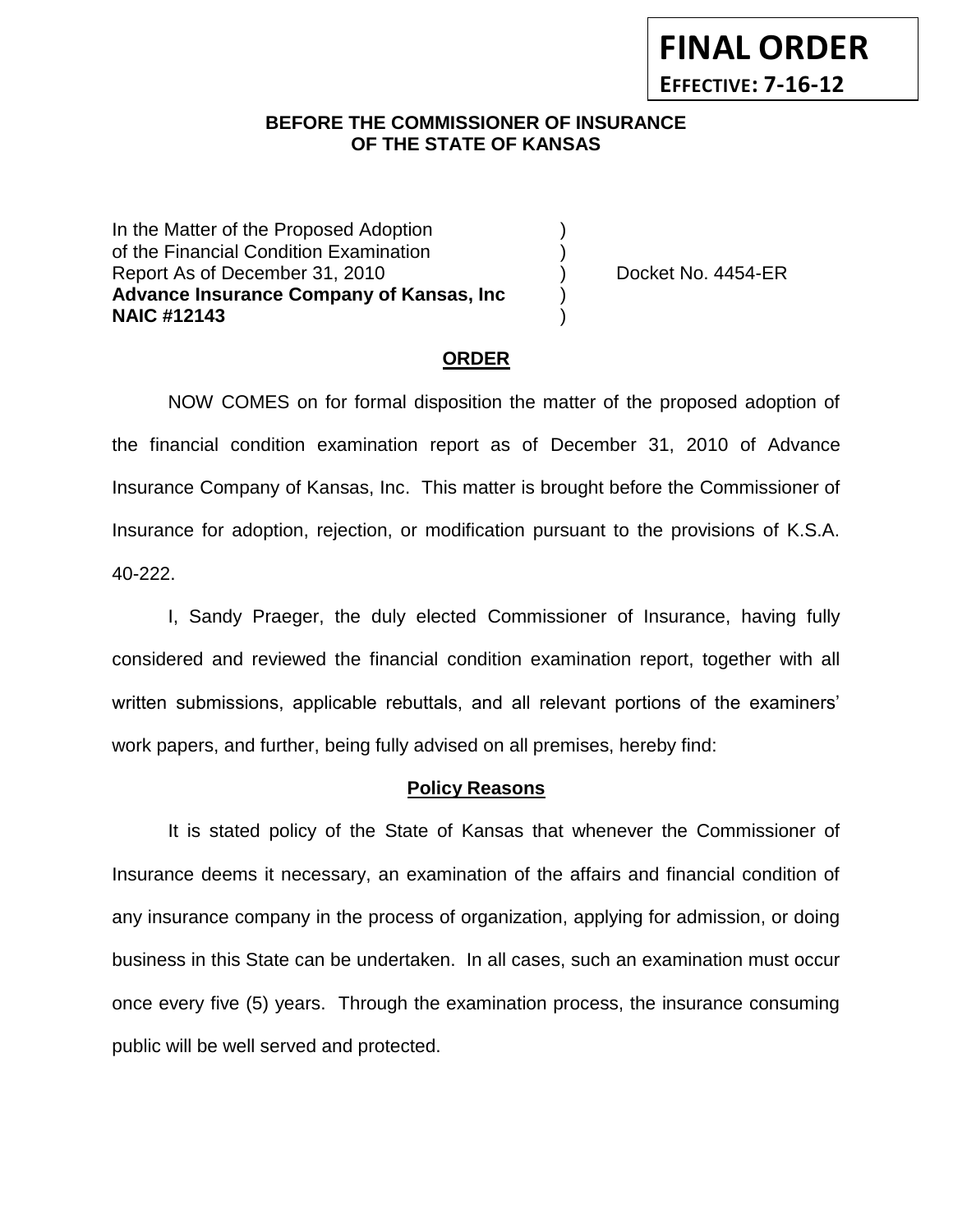#### **Findings of Fact**

1. The Commissioner of Insurance has jurisdiction over this matter pursuant to K.S.A. 40-222.

2. An examination of Advance Insurance Company of Kansas, Inc. was undertaken by the Kansas Insurance Department and was completed on March 23, 2012.

3. The examiner-in-charge tendered and filed with the Kansas Insurance Department a verified written report of the examination within thirty (30) days following completion of the examination, to wit, on March 23, 2012.

4. Following receipt of the verified report, the Kansas Insurance Department transmitted the report to Advance Insurance Company of Kansas, Inc. on June 5, 2012, with a duly executed notice advising the company of its opportunity to prepare and submit to the Kansas Insurance Department a written submission or rebuttal with respect to any and all matters contained in the report. Advance Insurance Company of Kansas, Inc. was further advised that any written submission or rebuttal needed to be filed with the Kansas Insurance Department no later than thirty (30) days after receipt of the verified report.

5. Advance Insurance Company of Kansas, Inc. filed a written acceptance of the verified report on June 26, 2012.

6. Based upon the written submission tendered, Advance Insurance Company of Kansas, Inc. took no exceptions to matters contained in the verified report.

7. Within thirty (30) days of the end of the time period allowed for written submission or rebuttal, the Commissioner of Insurance fully reviewed the report,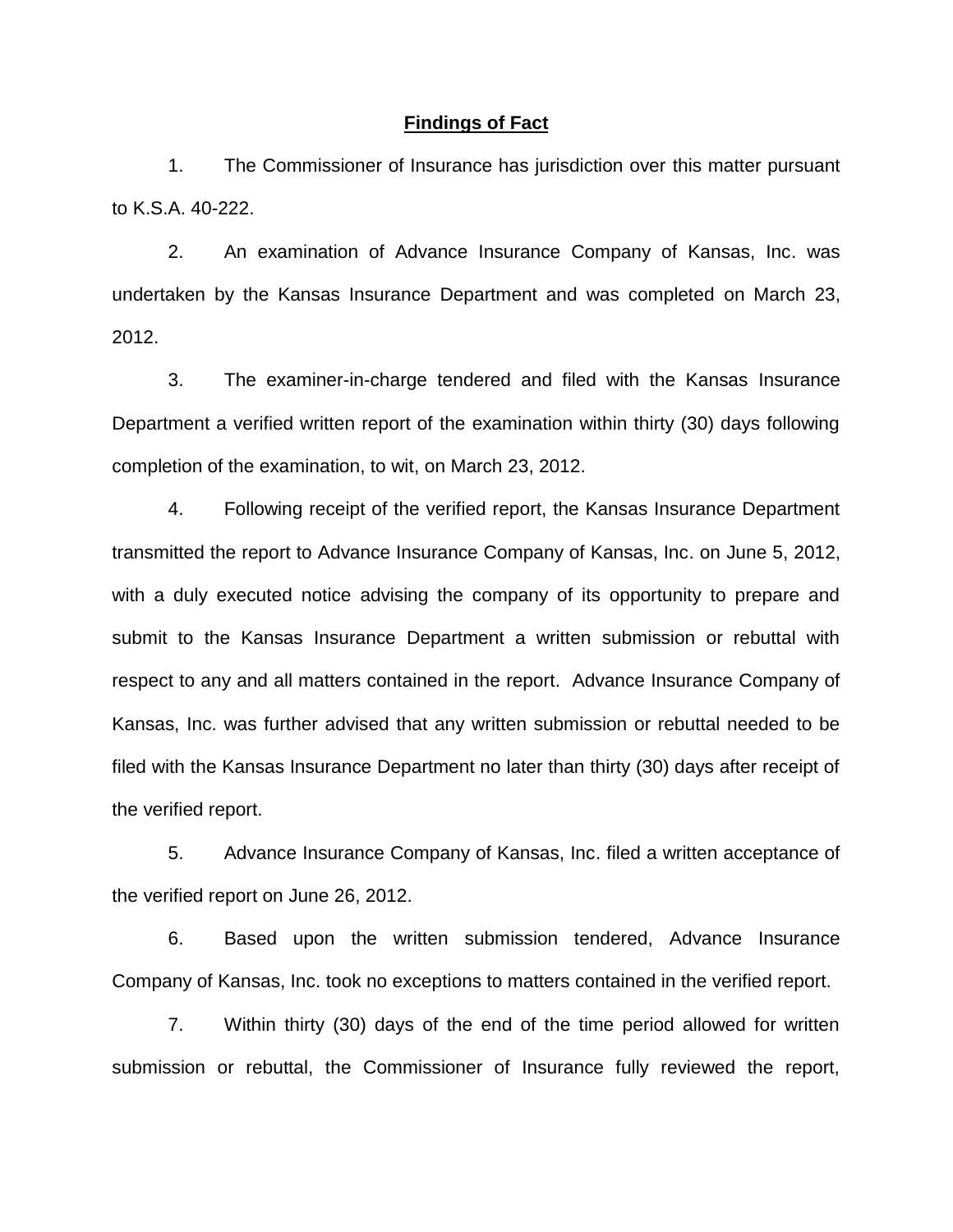together with all written submissions and rebuttals provided by Advance Insurance Company of Kansas, Inc. The Commissioner of Insurance further reviewed all relevant workpapers.

8. No other written submissions or rebuttals were submitted by Advance Insurance Company of Kansas, Inc.

## **Conclusion of Law**

9. K.S.A. 40-222(k)(2) provides:

"Within 30 days of the end of the period allowed for the receipt of written submissions or rebuttals, the commissioner shall fully consider and review the report, together with any written submissions or rebuttals and any relevant portions of the examiners workpapers and enter an order:

- (A) Adopting the examination report as filed or with modification or corrections. If the examination report reveals that the company is operating in violation of any law, regulation or prior order of the commissioner, the commissioner may order the company to take any action the commissioner considers necessary and appropriate to cure such violations; or
- (B) rejecting the examination report with directions to the examiners to reopen the examination for purposes of obtaining additional data, documentation or information, and refiling pursuant to subsection (k); or
- (C)call and conduct a fact-finding hearing in accordance with K.S.A. 40- 281 and amendments thereto for purposes of obtaining additional documentation, data, information and testimony."
- 10. Based upon the Findings of Fact enumerated in paragraphs #1 through #8

above, the financial condition examination report as of December 31, 2010 of Advance

Insurance Company of Kansas, Inc. should be adopted.

# **IT IS THEREFORE, BY THE COMMISSIONER OF INSURANCE, ORDERED THAT:**

1. The financial condition examination report as of December 31, 2010 of

Advance Insurance Company of Kansas, Inc. hereby is adopted.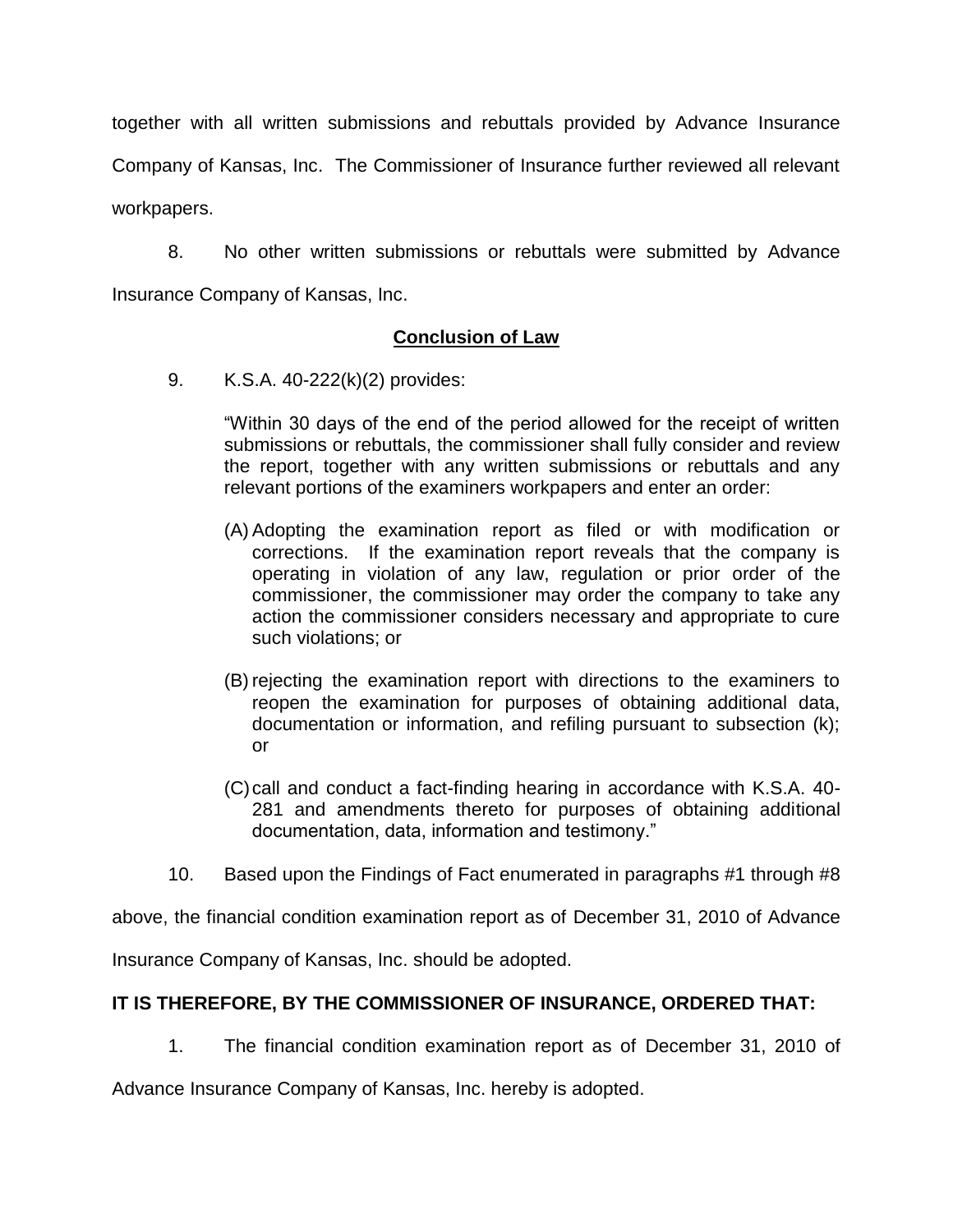2. The Commissioner of Insurance retains jurisdiction over this matter to issue any and all further Orders deemed appropriate or to take such further action necessary to dispose of this matter.

**IT IS SO ORDERED THIS \_\_28th\_\_ DAY OF JUNE, 2012 IN THE CITY OF TOPEKA, COUNTY OF SHAWNEE, STATE OF KANSAS.**



\_/s/ Sandy Praeger\_\_\_\_\_\_\_\_\_\_\_\_\_\_\_\_ Sandy Praeger Commissioner of Insurance By: \_/s/ Zachary J.C. Anshutz\_\_\_\_\_\_\_\_\_\_\_ Zachary J. C. Anshutz General Counsel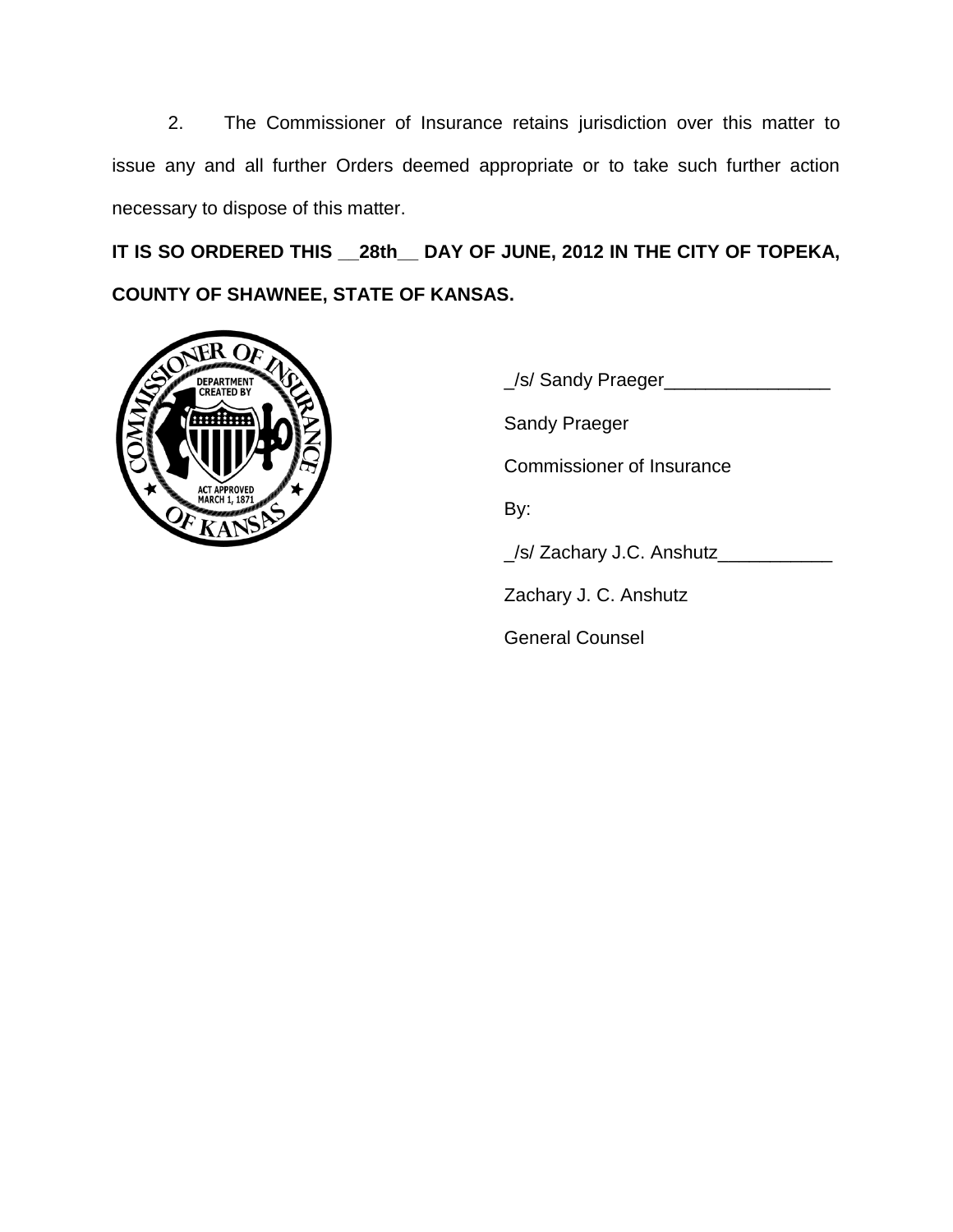## **NOTICE OF RIGHTS TO HEARING AND REVIEW**

**Within fifteen (15) days of the date of service of this Order,** Advance Insurance Company of Kansas, Inc. may submit a written request for a hearing pursuant to K.S.A. 77-537 and K.S.A. 77-542. Any request for a hearing should be addressed to the following:

Zachary J.C. Anshutz, General Counsel Kansas Insurance Department 420 S.W. 9<sup>th</sup> Street Topeka, Kansas 66612

If a hearing is requested, the Kansas Insurance Department will serve notice of the time and place of the hearing and information on procedures, right of representation, and other rights of parties relating to the conduct of the hearing.

**If a hearing is not requested in the time and manner stated above, this Order shall become effective as a Final Order, without further notice, upon the expiration of time for requesting a hearing.** In the event Advance Insurance Company of Kansas, Inc. files a Petition for Judicial Review, pursuant to K.S.A. 77- 613(e), the agency officer to be served on behalf of the Kansas Insurance Department

is

Zachary J.C. Anshutz, General Counsel Kansas Insurance Department 420 S.W.  $9^{th}$  Street Topeka, Kansas 66612